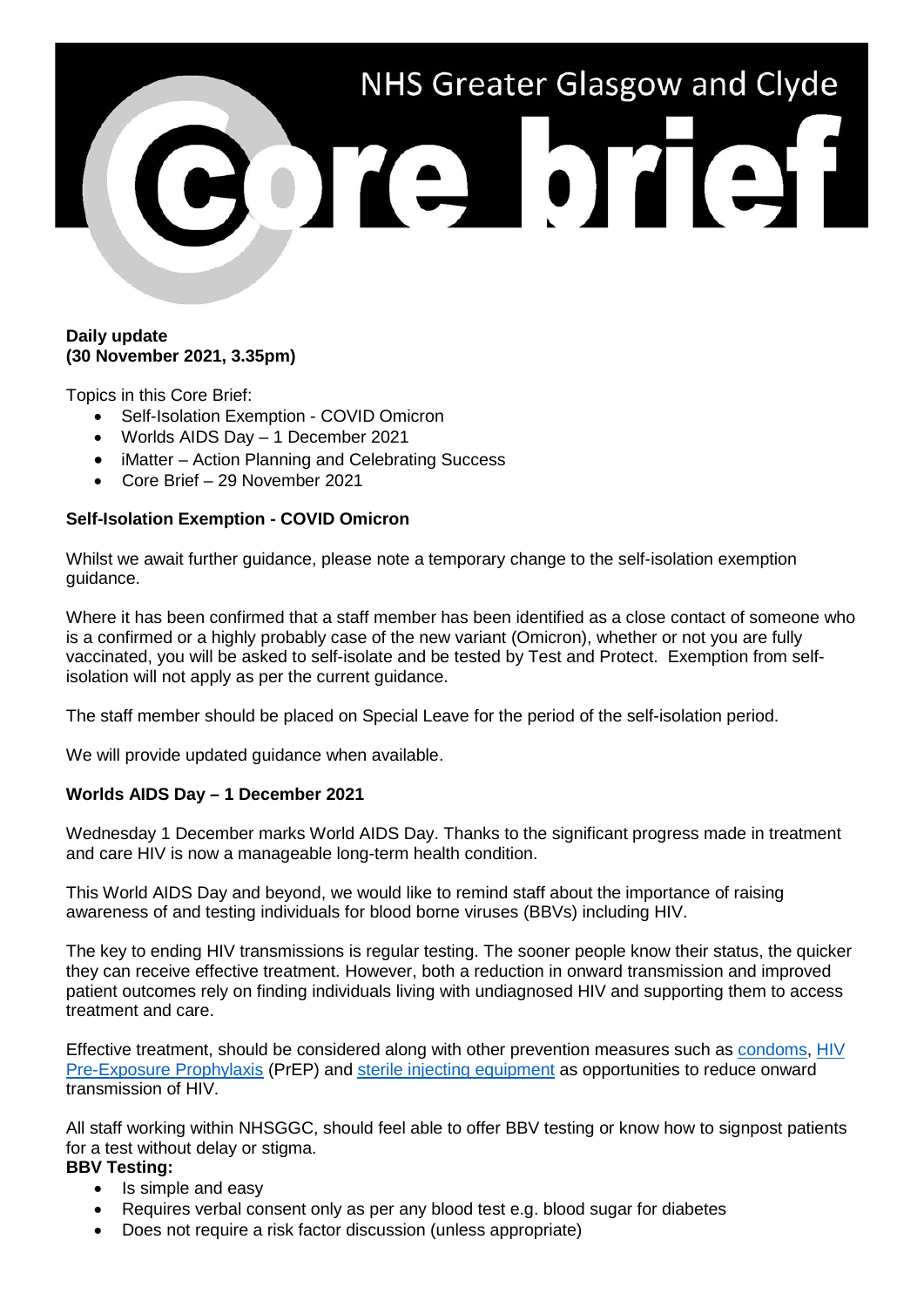- Must be considered in a variety of common clinical presentations that could present to any healthcare setting in NHSGGC including medical, surgical, psychiatric specialties, primary care, sexual health, addictions or other community services
- Requires 4-8 mls of venous blood in an EDTA tube (like a full blood count)
- In some settings can be done on a finger prick blood sample "dry blood spot".

There is effective treatment for all three BBVs which is easy to take. Knowing your BBV status is not only potentially lifesaving but means measures can be taken to stop onward transmission to others.

Further training on BBVs can be found on [Learn Pro:](https://nhs.learnprouk.com/lms/login.aspx?ReturnUrl=%2flms%2fuser_level%2fWelcome.aspx)

- GGC: 116 Blood Borne Viruses
- GGC: 149 HIV Stigma Module

The Scottish Drugs Forum Training Programme includes training on Blood Borne Viruses including HIV. Further information can be found at: [https://www.sdftraining.org.uk.](https://www.sdftraining.org.uk/)

#### **iMatter – Action Planning and Celebrating Success**

Thanks again to everyone who has taken part in iMatter 2021, and to all of the teams who have already developed and uploaded your iMatter action plans.

With such a positive response to iMatter this year, it is important that everyone has the opportunity to discuss team results and develop team action plans together. This is progressing well in many areas, and a number of Directorates and HSCPs are sitting with over 80% of action plans complete.

If you are yet to complete your team action plan, and would like support with the action planning conversation, or have already had the conversation to define the actions and would benefit from support to upload to the system, please contact us on [iMatter@ggc.scot.nhs.uk](mailto:iMatter@ggc.scot.nhs.uk) and one of our team will gladly support you with this.

Additionally, if you and your team have some success stories you would like to share, please contact us on [iMatter@ggc.scot.nhs.uk](mailto:iMatter@ggc.scot.nhs.uk) and we can support you to develop a short case study or video recording to showcase your great work and achievements. There are many examples of excellence throughout our organisation and it would be great to have this more visible soon.

Thank you very much to Seonaid McCorry and team for sharing their story with regard to how they use iMatter to evaluate and continuously improve their employee experience and celebrate successes. [You](https://youtu.be/iYs9B_IS5Vk)  [can watch a video of the team here.](https://youtu.be/iYs9B_IS5Vk)

Soon, we will be back in touch to showcase iMatter Board wide priorities and commitments going forward, in response to the NHSGGC iMatter participation and results. Thank you again for your continued support.